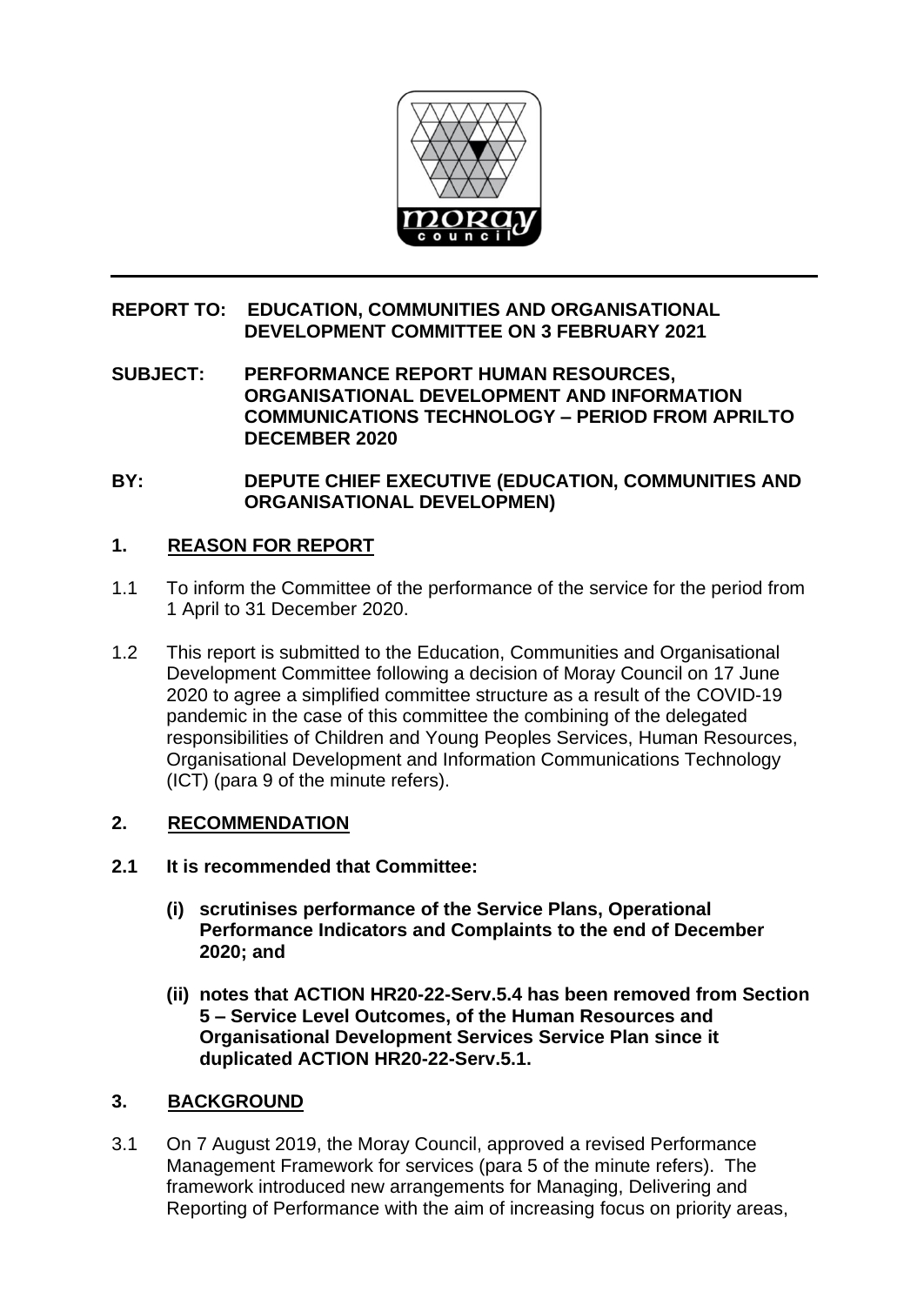reducing the level of reporting on lower priority indicators and directing scrutiny towards areas of strategic importance trends. Whilst the key performance trends in operational performance will continue to be reported, the focus of committee scrutiny will be on the delivery of priorities in the Local Outcome Improvement Plan (LOIP), Corporate Plan and Service Plan. This report covers progress in achieving the HR, ICT and Organisational Development Service Plan priorities, as well the important trends in the key performance indicators.

3.2 The Performance Monitoring Statements document was developed to support the Performance Management Framework. This half-yearly performance report refers to this document. The document includes tabular updates on actions, indicators relating to Service Plan priorities as well as complaints data, and can be found at: [http://www.moray.gov.uk/moray\\_standard/page\\_92321.html](http://www.moray.gov.uk/moray_standard/page_92321.html)

## **4. SUMMARY OF PERFORMANCE**

- 4.1 At a meeting of the Executive Education, Communities and Organisational Development Committee on 18 November 2020, approval was given for the Human Resources and Organisational Development, and ICT Service Plans covering the period 2020-2022 (para 28 of the minute refers). As per the Performance Management Framework, this Service Plan consists of two distinct sections;
	- Strategic Outcomes locked down against commitments in National Outcomes, the Local Outcome Improvement Plan and the Corporate Plan.
	- Service Level Outcomes reflecting service priorities not covered in higher level plans.
- 4.2 A total of 10 actions are now included in the Human Resources Service Plan; none was due for completion by December 2020.
- 4.3 For the ICT Service Plan there were 8 actions; 2 were due for completion by December 2020 of which 1 was completed. Overall, the plan is 31% complete.

| <b>HR &amp; OD Service Plan</b> |
|---------------------------------|
|                                 |

| Level of<br><b>Action</b>               | Number of<br><b>Actions</b> | <b>Expected completion</b><br>by end December 2020 | <b>Actual completion by</b><br>end December 2020 |
|-----------------------------------------|-----------------------------|----------------------------------------------------|--------------------------------------------------|
| Strategic<br>Outcome                    | 5                           | Nil                                                | Nil                                              |
| <b>Service Level</b><br><b>Outcomes</b> | 5                           | Nil                                                | Nil                                              |

## **ICT Service Plan**

| Level of<br><b>Action</b>               | <b>Number of</b><br><b>Actions</b> | <b>Expected completion</b><br>by end December 2020 | <b>Actual completion by</b><br>end December 2020 |
|-----------------------------------------|------------------------------------|----------------------------------------------------|--------------------------------------------------|
| Strategic<br>Outcome                    |                                    |                                                    | $1(100\%)$                                       |
| <b>Service Level</b><br><b>Outcomes</b> | 5                                  |                                                    | Nil (0%)                                         |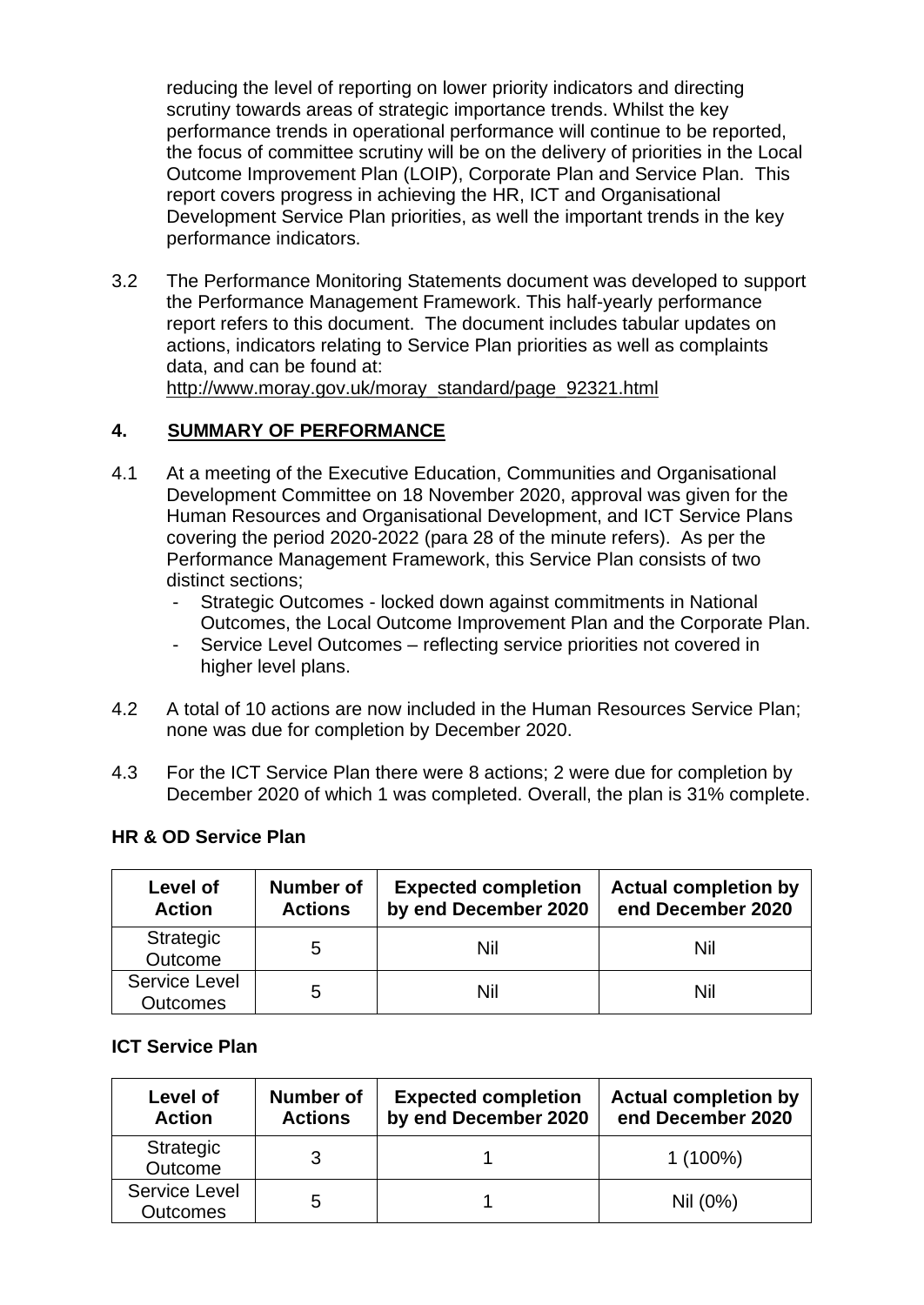#### **Strategic Outcomes - successes**

- 4.4 Contributing to the Corporate Plan priority 'Working towards a sustainable council that provides valued services to our communities', the action to extend the availability of online services available to the parents of school children and provide a single view of their transactions with the council via the customer portal was completed on time by the end of December 2020. The Parent Portal has been rolled out to all Moray Schools and the services available to parents include: annual data check; absence reporting; report cards; primary school parent evening bookings; permission slips and notifications; update details; access to timetables (secondary). Schools also have access to Groupcall which expands on the text messaging service included in click and go, mobile school app and email. (**ACTION ICT20- 22.Strat-4.2**)
- 4.5 Recognising the very distinct demands being made on the workforce arising from the pandemic, an interim workforce strategy and plan was approved at the Education, Communities and Organisational Development Committee on 18 November 2020 covering the period 2020-2022 (para 28 of the minute refers) (**ACTION HR20-22.Strat-4.1**)
- 4.6 Transformation and change, also related to the pandemic in terms of the council's response with regard to Covid-19 risk assessment of safe working practices and supporting the increase in remote working, progressed positively in relation to employee relations and consultation to these very swift and significant changes. Meetings with Trade Unions have taken place at a range of frequencies ranging from twice weekly to fortnightly in order to ensure a continuous two way flow of information and communication with regard to all issues related to Covid-19 that impacted on the workforce. Trade Unions have been involved in risk assessments for the full range of activities impacted by Covid-19 adjustments as well as amended safe operating procedures, new and amended workforce policies and ongoing resolution of queries to and from the workforce. The Trade Unions have commented on the positive and flexible nature of the arrangements (**ACTION HR20-22.Strat-4.2**)

## **Service Level Outcomes - successes**

4.7 The work of the ICT team has been significantly impacted by the demands of the response to the Covid-19 pandemic. Providing the Council with the capacity for flexible and homeworking was prioritised and so initial targets were met. Pre-pandemic there was on average 30-50 remote connections per day and now there are around 550-600. All staff that were identified as a priority by their departments have been enabled to work from home wherever possible, to ensure Covid-19 restrictions can be adhered to. The focus is now to ensure that moving forward the progress and benefits of digital working are maximised. Next steps are to build the infrastructure, digital tools and training for staff to ensure they have a solution that meets their future work needs, allowing for a cultural change to "flexible by default", the original aim of this particular action. (**ACTION ICT20-22.Serv-5.3**)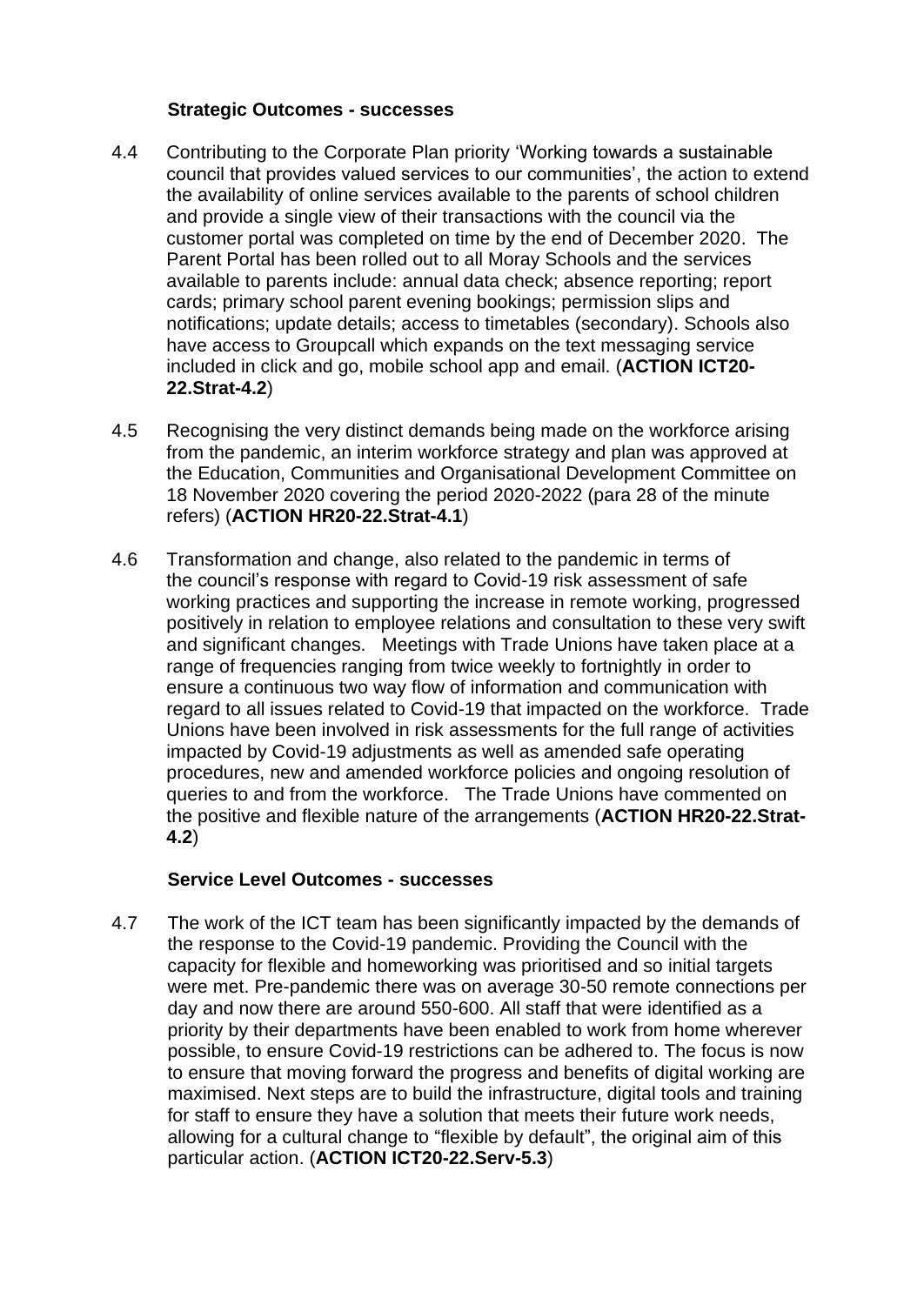- 4.8 As a result of the required response to the Covid-19 pandemic, the health and safety culture of the Council has developed since March 2020. While large areas of normal council operations were paused during the lockdown, some high risk areas continued e.g. Waste. In other areas new risk had to be managed as a result of Covid-19 e.g. Care at Home. Clear messages around health and safety were established and cascaded with feedback from the workforce used to continually improve safe working practices. This work was prioritised resulting in delay to some planned actions. (**ACTION HR20- 22.Serv-5.3**)
- 4.9 Work that was also delayed by the pandemic but which is being progressed as a priority is in relation to ensuring the Council's pay structure is compliant with living wage requirements (**ACTION HR20-22.Serv.5.6**)

## **Strategic Outcomes – challenges and actions to support**

- 4.10 Since March 2020 the work of the HR and OD teams have been completely diverted on to either responding to the pandemic through maintaining a service to those services still operating, contributing to the corporate response or redeployed to the Humanitarian Assistance Centre. This has impacted severely on the capacity to progress the majority of the actions within the workforce plan. The ongoing nature of the demands led to the revised Interim Workforce Strategy and Plan as noted in para 4.5.
- 4.11 Leadership and development activity had been progressing well with a blended collaborative approach with the Improvement Service under way. Combined with the recommendations from the Best Value Audit, however, there is a clear requirement to review the leadership development landscape and refresh the Council's approach. This work has been included as a key piece of strategic work in the HR-OD Service Plan (**ACTION HR20- 22.Strat.4.3**)
- 4.12 Linked with the above action, the development of Elected Members has also been delayed as resources were diverted to the emergency response. Likewise, Elected Member development has been noted in the Best Value Audit and is also a key piece of strategic work (**ACTION HR20- 22.Strat.4.4**)

# **Service Level Outcomes – challenges and actions to support**

4.13 During the pandemic, it was decided to migrate to MS Teams as the main video conferencing solution as this has been widely adopted by public sector organisations. The renewal of the Microsoft agreement paved the way for the implementation of MS Teams. Work is being planned to make significant changes to the ICT Infrastructure that are required to provide the full functionality of MS Teams. Consideration is also being given to necessary adjustments to provide ongoing support and maintenance of the ICT infrastructure in light of the developments during the pandemic. The aims of this project have fundamentally changed, however, the action which was due to be completed by the end of December 2020 has achieved 15% progress. (**ACTION ICT20-22-5.4**)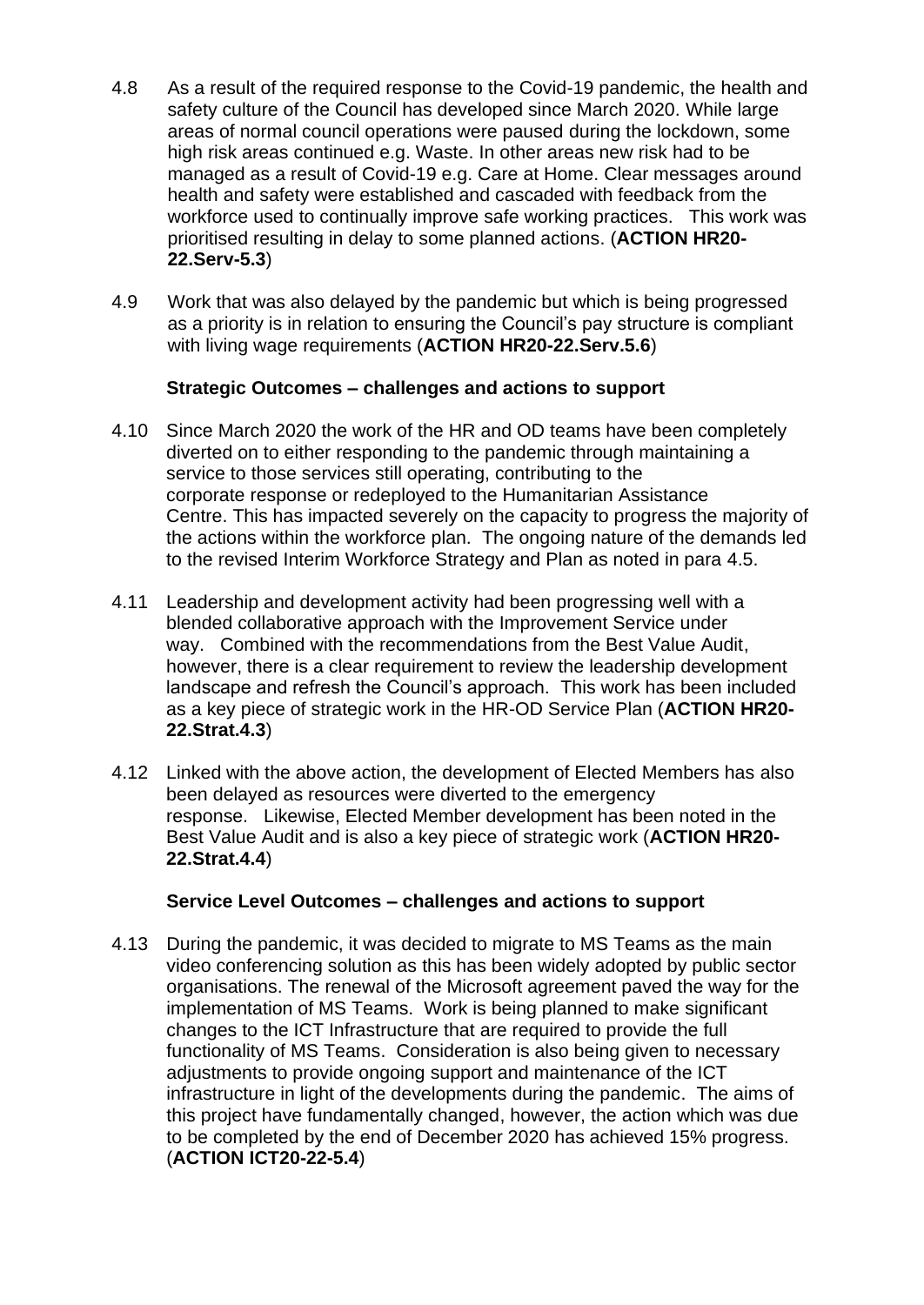- 4.14 Within HR, the action to deliver ongoing improvements in absence levels has been delayed due to the pandemic. While overall sickness absence rates reduced during lockdown, with the impact of covid it is important to progress work to improve absence levels and, specifically to support mental health. An investment proposal has been developed to contribute towards addressing these points. (**ACTION HR20-22-Serv.5.1**). It should also be noted that a duplicate entry for this action has been removed from the service plan (**ACTION HR20-22-Serv.5.4**)
- 4.15 As a result of the increase in remote working and the requirement to socially distance during work, the digital skills of the workforce have come into focus, both for job tasks and to communicate with colleagues. Therefore, action is planned to improve the digital skills of the workforce through development of a Digital Champions network and tools and resources to increase individual skills and confidence (**ACTION HR20-22-Serv. 5.5**)

#### **Operational Indicators - successes**

4.16 Six of the 9 HR & OD performance indicators, and one of the 5 ICT indicators met, or exceeded, the required standard.

|      | Human Resources:                                                    |       |        |        |
|------|---------------------------------------------------------------------|-------|--------|--------|
|      | Code & Title                                                        | Gauge | Value  | Target |
| Ø    | CS024a Number of Health and Safety Incidents reported (target ba    |       | 58     | 62     |
| ◛    | CS024b Number of Violence and Aggression Incidents reported (ta     |       | 280    | 330    |
| ☑    | CS037.1 Equal Opportunities Percentage of highest paid 5% of ear    |       | 54.7%  | 50%    |
|      | CS045 Working days lost due to industrial injury / accidents (based |       | 0      | 71     |
| Ø    | FS111 Payroll: Accuracy - Number                                    |       | 99.97% | 99.5%  |
|      | FS112 Payroll: Accuracy - Value                                     |       | 99.99% | 99.85% |
| ICT: |                                                                     |       |        |        |
|      | Code & Title                                                        | Gauge | Value  | Target |
|      | FICT174 Percentage availability of the Moray Council Website        |       | 100%   | 99%    |

4.17 Of particular note is the reduction in working days lost to industrial injury or accidents (**INDICATOR CS045**). This has decreased significantly in recent years and the actions and efforts of the central health and safety team, service managers and employees is acknowledged in achieving this improvement. As a result, the target will be revised for 2020/21.

## **Operational Indicators - challenges and actions to support**

4.18 Three of the 9 HR & OD performance indicators were marginally outside the required standard, and 2 of the 5 ICT indicators did not meet the set targets..

| Code & Title                                                | Gauge | Value | Target |
|-------------------------------------------------------------|-------|-------|--------|
| CS016B.1 Sickness Absence Rates - Average number of working |       | 6.76  | 5.9    |
| CS016B.2 Sickness Absence Rates - Average number of working |       | 12.69 |        |
| CS146 Human Resources - Employee Engagement Index Score     |       | 69    |        |

# Human Resources: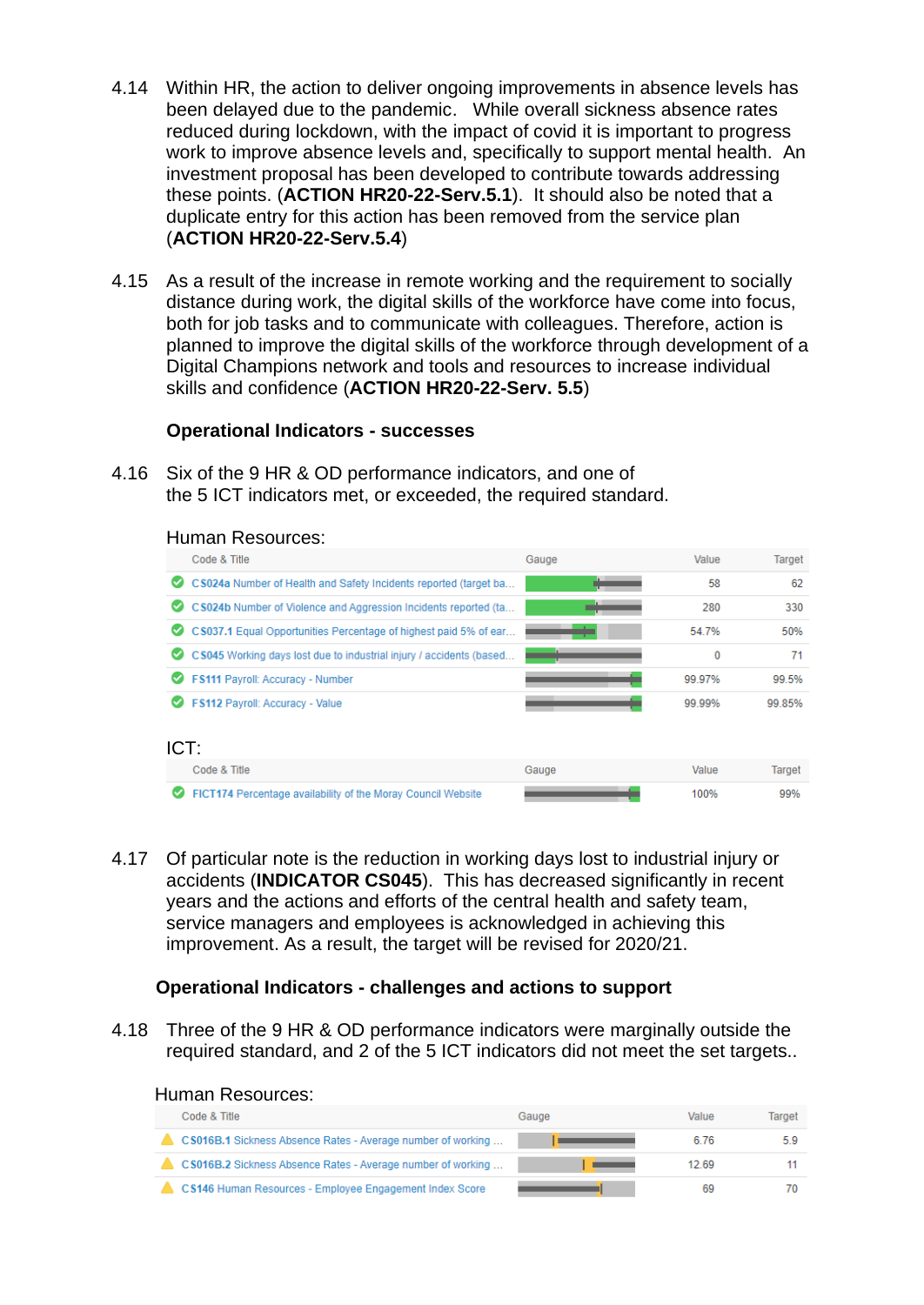

- 4.19 Sickness absence rates show an increase on the Local Government Benchmarking Framework annual indicator increasing from 6.5 days per fulltime equivalent (fte) for teachers and 12 days per fte for local government employees in 2018/19. The main reason for absence is consistently Depression/Stress/Anxiety across the workforce and a review is planned of how best to support people to stay in work and return to work in optimum time The impact of any actions are likely to take 18-24 months to be evidenced in statistics. In the meantime, arrangements for managers and staff are being refreshed in relation to support, guidance and mechanisms for assisting with promoting well-being. The links with the engagement index are clear and the work to develop and improve engagement and culture is being refreshed as the council moves into recovery following this lockdown. (**INDICATORS CS016B.1 & CSO16B.2**)
- 4.20 The work of the ICT Servicedesk team has been particularly affected by the response to the pandemic. The volume of work increased significantly while the resource remained static and as a result the percentage of calls resolved started to drop below target in August. This was due to the deployment of approximately 50% of the support team to the roll-out of in excess of 2000 laptops to corporate users and school pupils. As a result of increased call volume, there is a high number of outstanding calls to the service on the desk, mainly lower priority issues. An adjustment to resources will be required to address this level of demand on an ongoing basis and this is under consideration. As the chart below shows, the Servicedesk team normally exceeds this target and the lower call response rate is due to the covid service pressures. (**INDICATOR CPS041**)



4.21 The Action Plan priorities have changed considerably due to COVID-19 with priority being given to statutory requirements and the COVID-19 Response & Recovery work. These priorities will continue to be reviewed while the ICT team continues responding to the COVID-19 pandemic measures. (**INDICATOR FICT 173**)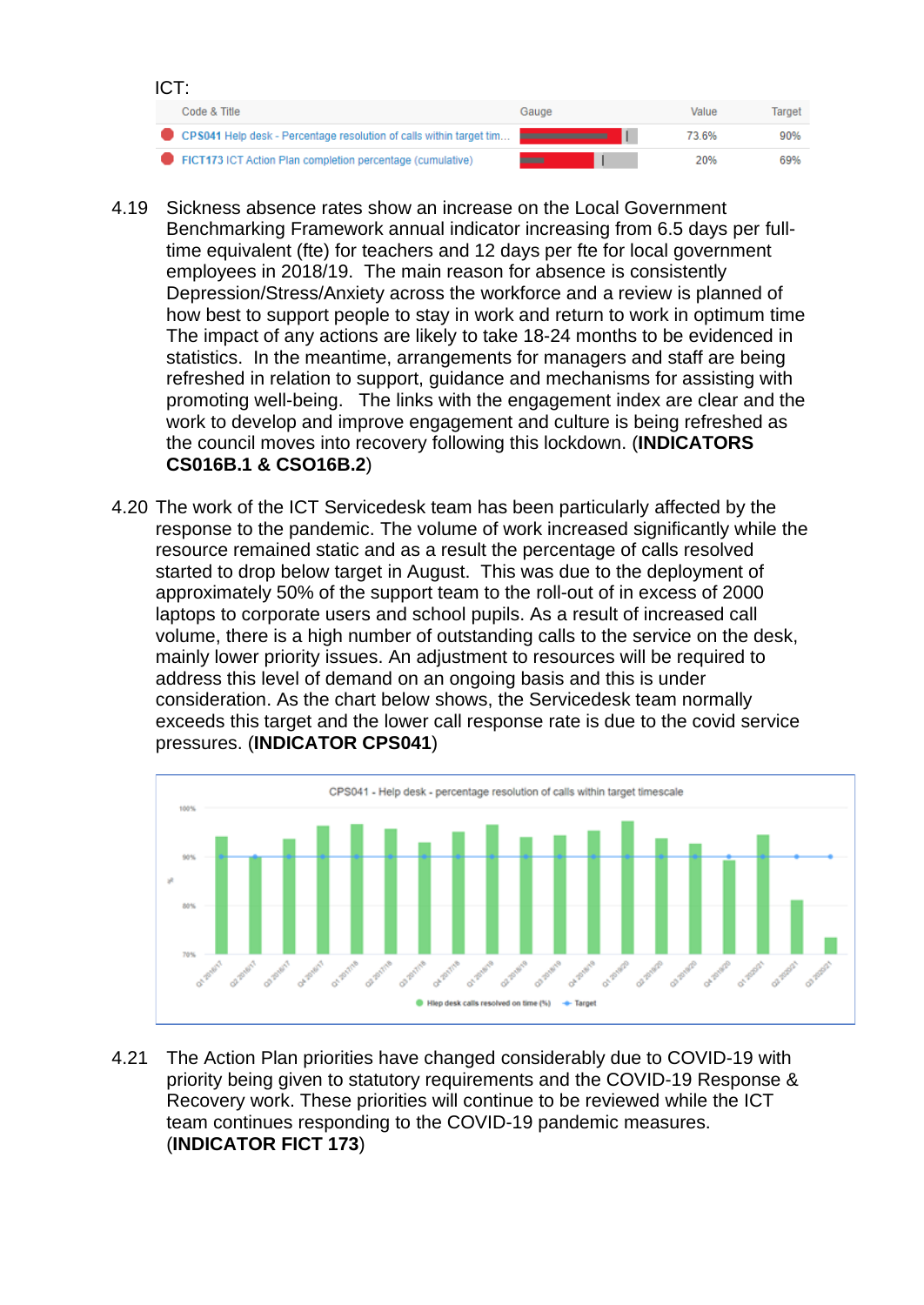# **Complaints & MP/MSP Enquiries**

4.22 Between April and December 2020, Human Resources, Organisational Development and Information Communications Technology received 1 complaint. None was closed during the same period. Three MP/MSP enquiries were received all related to HR issues.

# **5 SUMMARY OF IMPLICATIONS**

**(a) Corporate Plan and 10 Year Plan (Local Outcomes Improvement Plan (LOIP))**

Performance measurement is used to ensure the efficient and sustainable delivery of services to meet the Council's priorities in both the Corporate Plan and the LOIP.

## **(b) Policy and Legal**

The Council has a statutory requirement to publish a range of information that will demonstrate that it is securing best value and assist in comparing performance both over time and between authorities where appropriate.

- **(c) Financial implications** None.
- **(d) Risk Implications** None.
- **(e) Staffing Implications** None.
- **(f) Property** None.

## **(g) Equalities/Socio Economic Impact**

An Equality Impact Assessment is not required as this report is to inform the Committee on performance.

## **(h) Consultations**

The Head of Human Resources, Organisational Development and Information Communications Technology and Service Managers, have been consulted with any comments received incorporated into this report.

## **6. CONCLUSION**

**6.1 After the first three-quarters of 2020-2021 the HR&OD and ICT Services Plans are broadly on track. However, the aims of the ICT service plan action to introduce the wider use of video-conferencing have fundamentally changed due to the experience gained as a result of the radical changes in working practices required to maintain service delivery during the pandemic. Consequently, this one action has been reviewed and re-planned. Performance is meeting, or exceeding**